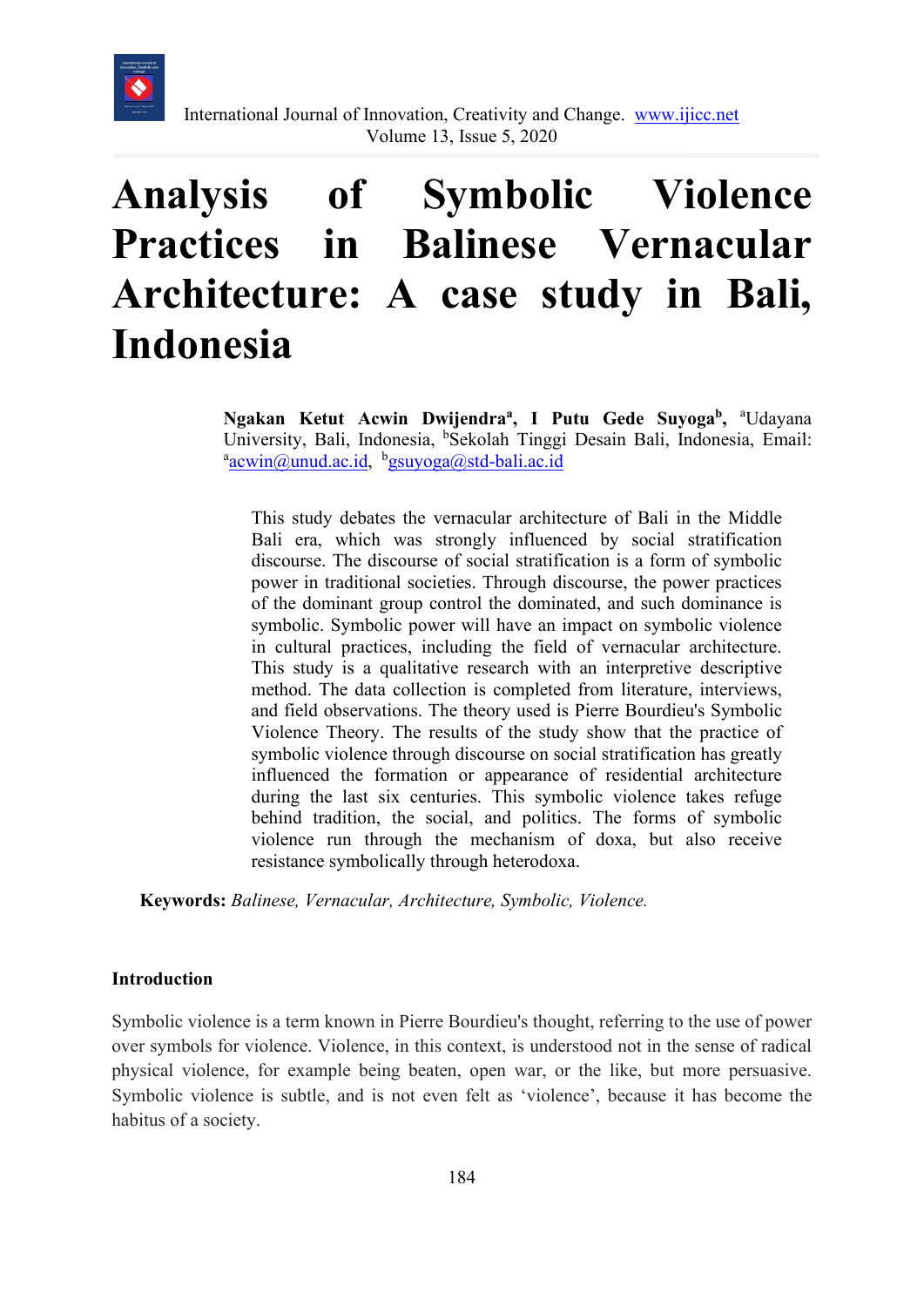

# International Journal of Innovation, Creativity and Change. [www.ijicc.net](http://www.ijicc.net/) Volume 13, Issue 5, 2020

Symbolic violence has entered almost all aspects of life, including the realm of architecture. The Balinese vernacular architecture is also full of symbolic violence. This can be seen from the basis of its formation, based on the social status or caste of its owner (Dwijendra, 2003, 2019, 2020; Fashri 2014). The *Triwangsa* group — *Brahmana*, *Ksatrya*, and *Wesia* — as traditional Balinese nobles, occupy dwellings named *griya*, *puri,* and *jero*. The three types of dwellings are built to the highest standards. This is in contrast to the right to use residential (*umah*) standards for *prabali,* and other *jaba* (ordinary peoples), who are only entitled to the smallest standard (Dwijendra, 2008, 2009, 2019).

The standard provisions for measurements are based on traditional social status, and then manifest into various types of buildings that may only be used by certain groups (Wiryasa, 2017; Nurjani, 2019; Sueca, 2007). Each group of citizens has the right to use different types of buildings. This indicates that the practice of symbolic violence in the realm of BVA has been in effect since the Middle Bali era, namely since the stipulation of the provisions in the manuscript *Asta Kosala Kosali* guide of Bali vernacular architecture, as *Dalem,* the highest king of Bali in that era.

The relation of language and power as the relationship of symbolic power that forms this reality is referred to by Bourdieu (1995: 66), and Broadbent (1973), as symbolic power. It is this symbolic power that ultimately demands the establishment of legitimacy to be recognised, believed, adhered to, and regarded as truth. There is a form of agreement with the viewpoint of the dominant group that is subtly invested. Such a situation is termed by Bourdieu (1994: 129), and Hooykaas (1980), as *doxa*. *Doxa* is the dominant viewpoint of the ruler who expresses himself and applies himself as a universal point of view. Symbolic domination opens opportunities for the creation of symbolic violence.

Violence is defined by Lardellier (in Haryatmoko, 2010, 2017) as the principle of action based on the power to force others without consent. In violence, there is an element of domination to other parties in various forms which can be verbal, physical, visual, or psychological. The real expression of violence can be manipulation, slander, untrue preaching, cornering words, insults, or condescending and threatening harsh words.

The most difficult to overcome violence is symbolic violence, which operates through discourse. It is called 'symbolic' because the impact commonly seen in physical violence is not apparent. There are no injuries, no traumatic consequences, no anxiety, no fear, and the victim does not feel the violence or dominated. Symbolic violence runs because of the recognition, willingness, and voluntary involvement of the dominated parties (Bourdieu, 1991, Budihardjo, 2013). Symbolic violence, according to Bourdieu, is the imposition of a system of symbolism and meaning (e.g. culture) on groups over the class, and in such a way that it is experienced as something legitimate (Jenkins 2004: 157; Dwijendra, 2003). The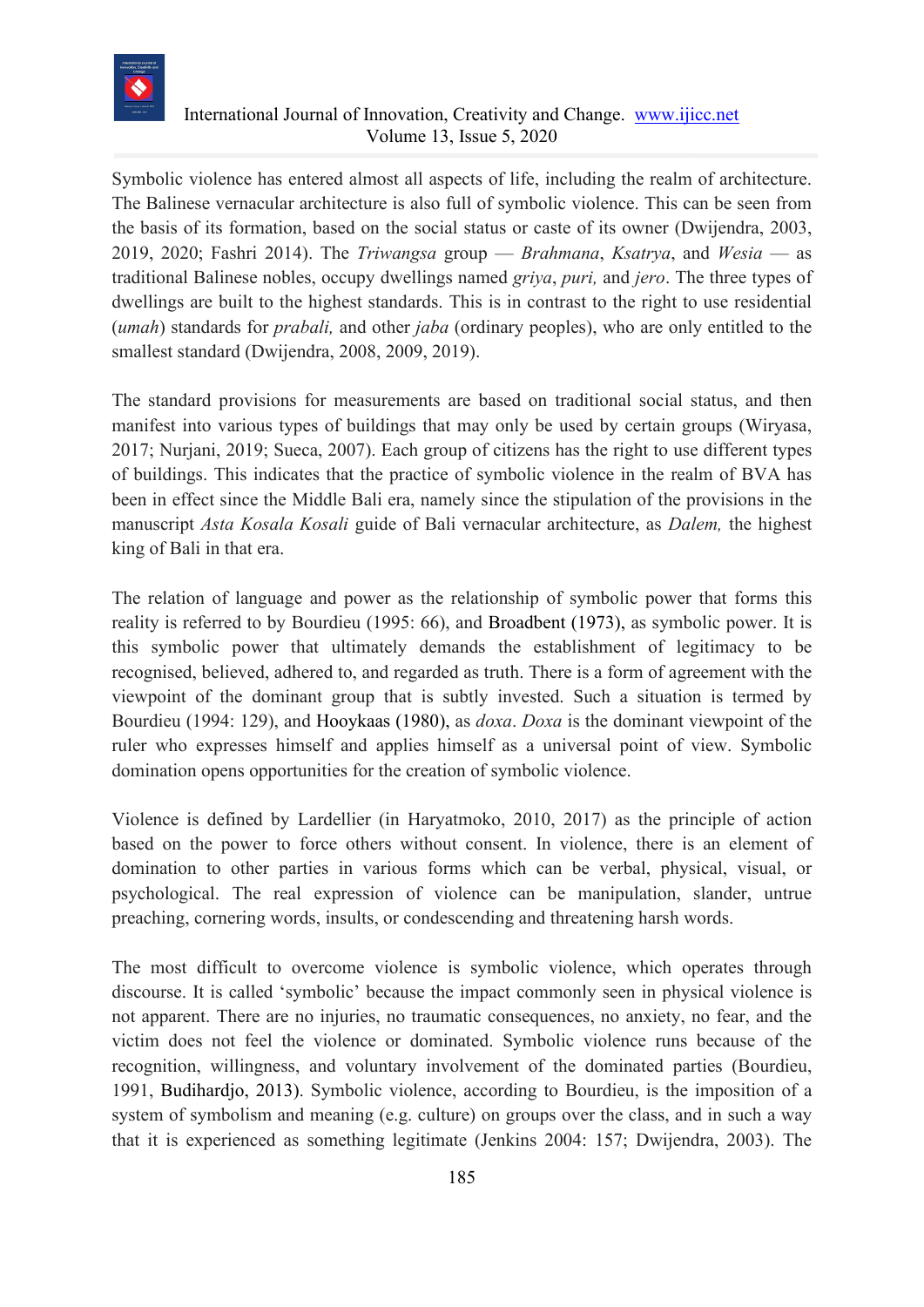

impact of symbolic violence is subtle, and takes place through ignorance, recognition, or the feelings of the victim (Haryatmoko, 2010: 128; Krier, 2001).

The extent to which the practice of symbolic violence is hidden in the practice of BVA, becomes something important and interesting to study (Amanati, 2008; Ardika, 2015). Based on the statement, the focus of this study is to examine the form of symbolic violence in the practice of vernacular architecture in Bali.

### **Research Method**

This study is a qualitative research with an interpretive descriptive method. The data collection was completed from literature, interviews, and field observations. The data was analysed using Pierre Bourdieu's Symbolic Violence Theory.

# **Results and Discussion**

# *Traditional Stratification of Balinese Society*

The stratification or traditional social status of "caste" is a reference in determining the standard size of the layout and building of Balinese Vernacular Architecture (BVA). The concept of colour chess, which was later degraded as caste chess, emphasised the difference in the right to use standard sizes in design. Thus, the standard of the measure becomes a symbol that can be read as a social status or symbolic capital. Furthermore, differences in social status will distinguish the perspective and behaviour of traditional Balinese society, also known as symbolic power.

Standard sizes underlie the formation of architectural physics. In semiotics, the physical form of architectural works in the form of space and buildings is a marker. Epistemic markers of 'form' contain 'meaning' markers (Sueca, 1999, Surahmat, 2016). The interaction of meaning through symbolism is one of the struggles in traditional Balinese society. Efforts to truly control symbolic capital are in the framework of symbolic power. Furthermore, symbolic power will trigger the practice of symbolic violence in the cultural practices of Balinese people.

### *Symbolic Forms of Violence in Balinese Vernacular Architecture*

In the context of BVA, the standard size listed in the Balinese architectural manuscript, *Asta Kosala Kosali*, is understood as a benchmark for the dimensions of architectural elements, such as pole size, pole height, yard area dimensions, and type of building shape, and are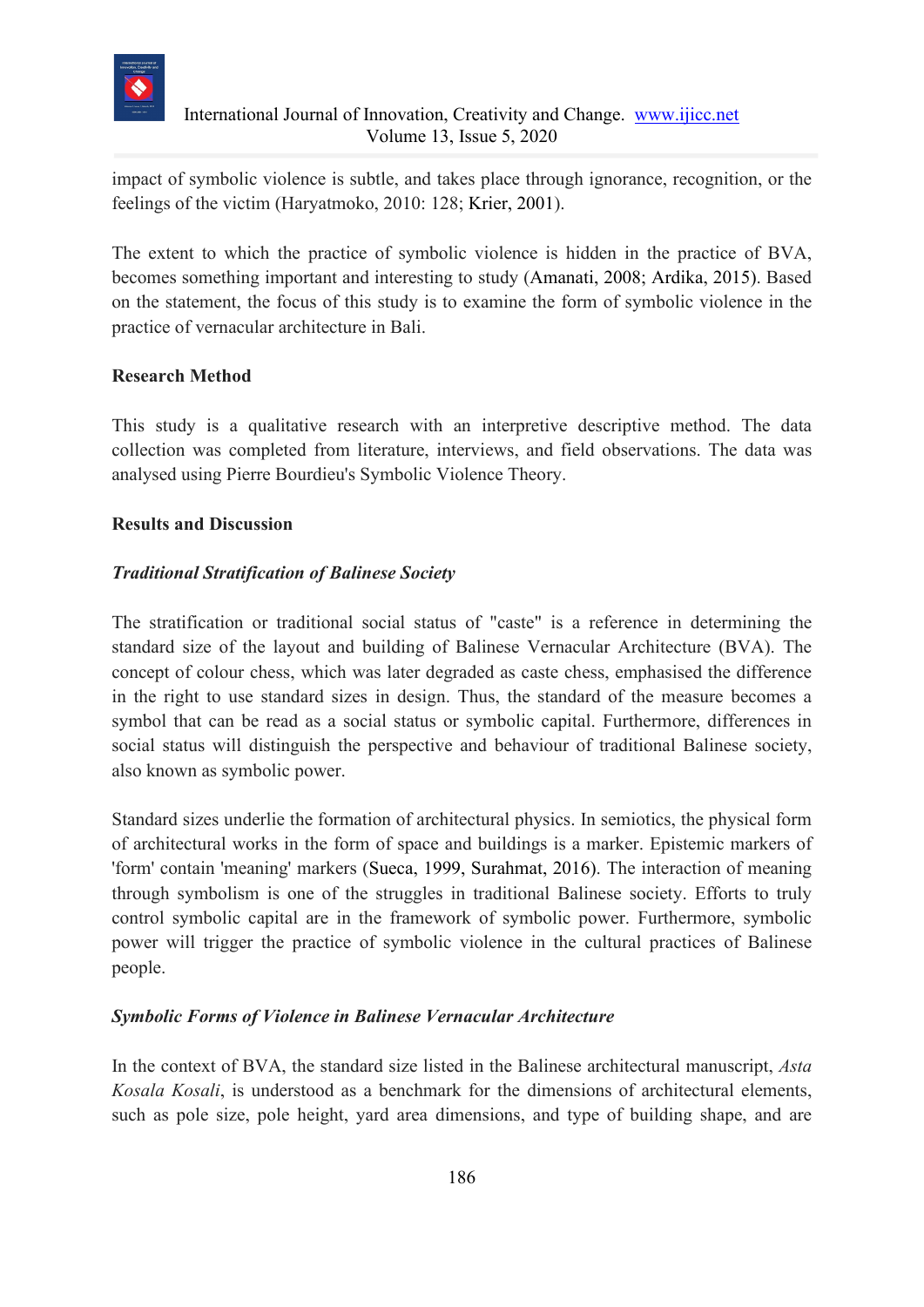

### International Journal of Innovation, Creativity and Change. [www.ijicc.net](http://www.ijicc.net/) Volume 13, Issue 5, 2020

always associated with the 'rights' of a person, due to the social status or caste he carries (Wood, 1993; Wikstrom, 1995).

Traditional Balinese social stratification consists of *Brahmana, Ksatrya,* and *Wesia*, as three groups of traditional Balinese nobility. These three groups of citizens are called quarters, residing in the 'innards' region or inside. Meanwhile, the *jaba wangsa* for the community groups that occupy the area in '*jaba*' or outside the occupancy of the three groups of citizens. The name *jaba wangsa* is carried by ordinary people, namely the pre-emperor, and groups of citizens who are lowered or even turned off the nobility of their nationality, as well as those who hid their nationality for survival in the era of the inter-kingdom war (Rusbiantoro, 2001; Simon, 2004; Stephany, 2009).

The ownership of social status by itself already contains symbolic power, then with symbolic power the dominant group has the potential to commit symbolic violence (Shils, 1971; Rabinow, 2002; Ritzer, 2014). The domestication of symbolic violence or 'habituation' of symbolic violence is not realizsed because it is very subtle, and it has even become a daily habitus of the people (Proshansky, 1983; Prijotomo, 1992; Ritzer, 2014). The domestication of symbolic violence on BVA has been established for more than six centuries, namely since the victory of the expansion of the Majapahit kingdom over the kingdom of Ancient Bali (1343 AD).

The practice of symbolic violence in BVA takes the form of position discrimination and the castration of rights (Goris, 1984; Gelebet, 1986; Geriya, 2007). These forms of symbolic violence arise through the mechanism of symbolic violence in the form of *doxa*. *Doxa* is the ruler's point of view, and it can be a myth or be considered the truth. *Doxa*, which appears in the practice of BVA, is a view that shows that the standard size for the quarter is one of the symbolic powers of the quarters over the *jaba wangsa*.

The symbolic violence in BVA's work emerged in the form of the discriminatory treatment of position and rights because of unconscious caste. Meanings are produced symbolically in language (Covarrubias, 1974; Patton, 1980; Barker, 2005; Pakilaran, 2006). Consider the language of statements in the *Asta Kosala Kosali* manuscript, "this is the size for *brahmana*, *ksatrya*, *wesya*, *prabali* (*jaba wangsa*)". Thus, the meaning of differences or castes which is produced symbolically in the Balinese tradition, opens the opportunity for the creation of symbolic violence through class domination (Foucault, 1971; Piliang, 2004).

The strong influence of caste discourse as traditional social stratification in the Balinese Mid era or Majapahit's era was clearly architecturally evident from the different types of entrances and differences in the use of spatial and structural dimensions (Krier, 2001; Kagami, 2003; KDanesi, 2011). The type (design and naming) of the entrance for each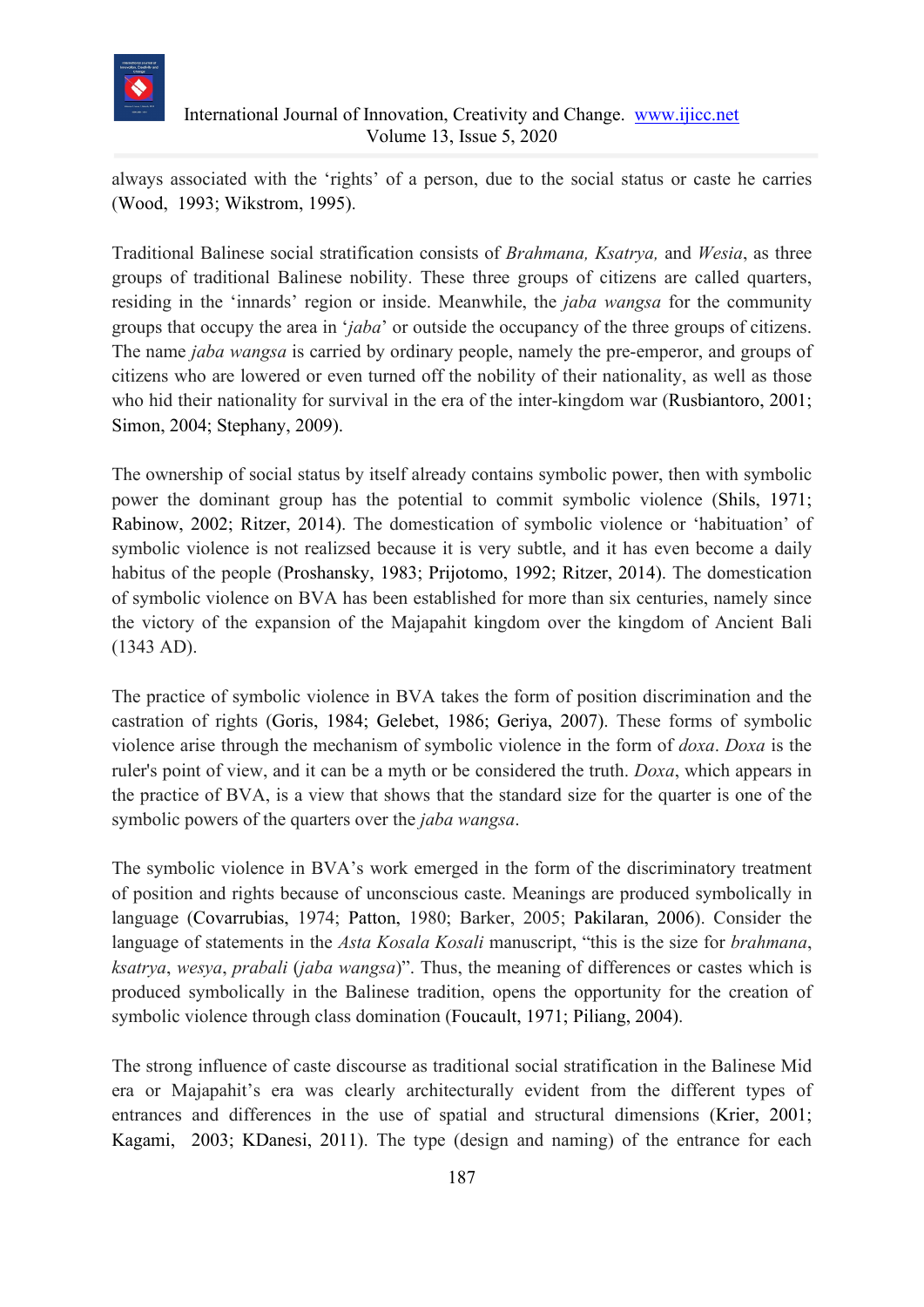

# International Journal of Innovation, Creativity and Change. [www.ijicc.net](http://www.ijicc.net/) Volume 13, Issue 5, 2020

citizen is different. Namely, the entrance for *brahmins* is called *bintang aring*; the 'main king' is called the *kori agung* (the roof is overlapping); for the *wesya* group and also the subordinate king, the residential door is called the *kori* (without overlapping roofs); and the house entrance of *jaba* groups is called *angkul-angkul*.

The difference in the use of building materials and ornaments at the door of their home is also a sign of symbolic violence (Derek, 1991; Astra, 2010; Bakhtiar, 2014). *Brahmins* are entitled to use red brick materials, palm fiber roofs or combinations of sandstone with red bricks. The *Ksatrya* also use red brick material and a combination of sandstone or can also use only one type of material, such as red brick or sandstone, as well as the right to use the residential door material for the *Wesya*. The roof cover of the *kori* may use fibers or reeds or have a brick structure. However, for the people of the *jaba*, they may only use raw clay material and raw printed bricks for the body of the dwelling door, with a *alang-alang* roof.

The ornamental usage rights are also the same. Only the dominant quarterly people can use a complete and carved ornament, while the *jaba wangsa* group has no right to decorate their dwellings with decorative forms. Thus, the shape of the *jaba wangsa* residential building is simply plain and without ornaments. Bourdieu states that the dominant system finds expression in various cultural practices (Kusbiantoro, 2011; Lubis, 2014; Bourdieu, 2016; Adhika, 2020), in this context, on BVA.

The symbolic violence in the size of BVA revealed it is centred on tradition and politics or the kingdom. On the other hand, it should be recognised that symbolic violence has implications for the preservation of the BVA style, or it can be referred to as the retention of the BVA identity (Poerwadarminta, 1989; Wood, 1993; Wikstrom, 1995).

Bourdieu (in Fashri, 2014: 198) shows that language and discourse are practices of power used by dominant groups to control the dominated. Conversely, for marginalised groups that are dominated, language and discourse are used to question, resist, and delegitimise the symbolic power created by the dominant group.

The symbolic violence revealed in the BVA also experienced resistance, which was also symbolic, namely in the form of *heterodoxa*. *Heterodoxa* is a way of thinking that is contrary to *doxa* and is even against *doxa*. The collapse of the royal era by the modernisation of the colonial era in the nineteenth century and post-independence, undermined the system of royal political policy. This opens the opportunity for *heterodoxa* in BVA (Swellengrebel, 1984; McCullagh, 2004; Sueca, 1999). The rise of modern development that does not refer to the standard provisions of BVA size by Balinese ethnic groups (both *tri wangsa* and *jaba wangsa* groups), are forms of *heterodoxa*. The practice of *heterodoxa* is increasingly prevalent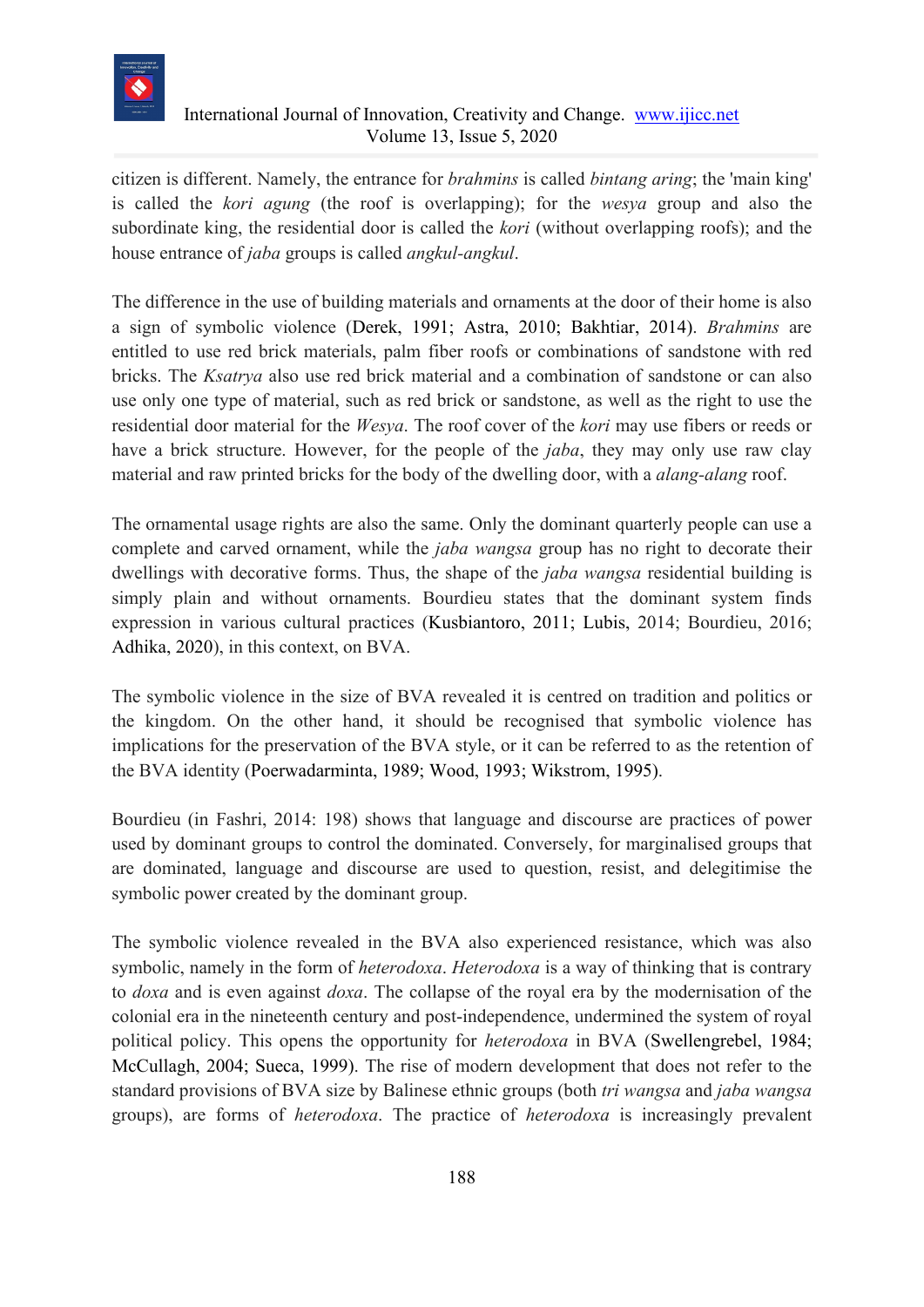

because modern Balinese people are more compromised with practical discourse, efficiency, and current trends in architecture, such as the minimalist style (Suambara, 2014; Putra, 2015).

# **Conclusion**

Finally, from the explanation above, some conclusions can be drawn, as follows. (1) The practice of BVA shows symbolic violence that is very strong in relation to the discourse of Balinese ethnic caste and is a reflection of the identity of Balinese architecture in the Middle Bali era; (2) Symbolic violence, in the practice of BVA, is in the form of *doxa*, through mechanisms of tradition and politics or the kingdom; and (3) Symbolic violence also receives symbolic resistance, namely through *heterodoxa*. Reading the phenomenon of symbolic violence in the practice of BVA can provide awareness that many of the practices of symbolic violence were finally gaining resistance in the times of development by new architectural styles and new political policies.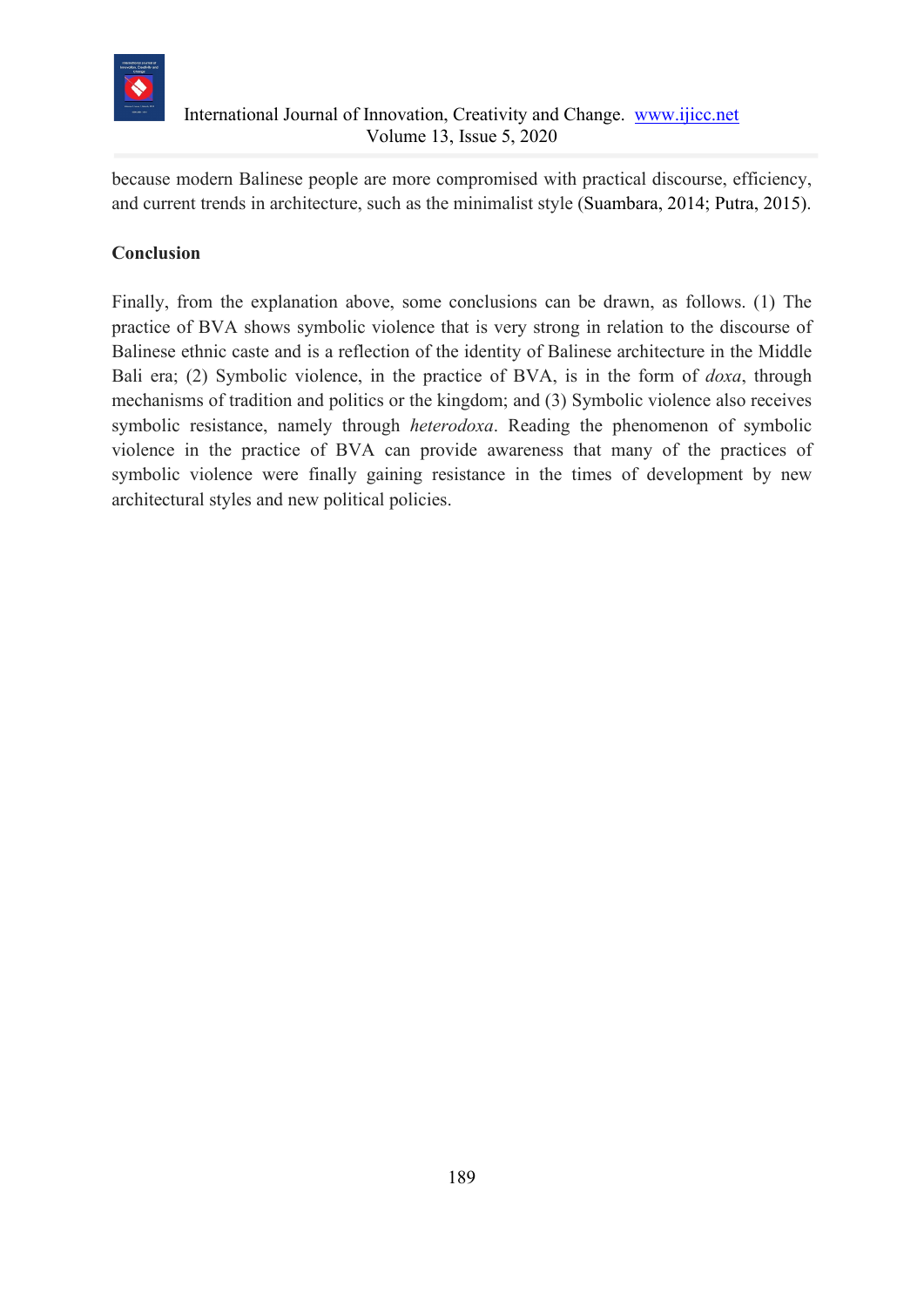

#### **REFERENCES**

- Adhika, I Made and Dwijendra, Ngakan Ketut Acwin. (2020). [Selfie Photos Area and Its](https://www.psychosocial.com/article/PR201652/13869/)  [Implication to Water Availability and Social Culture in Wanagiri Village, Bali](https://www.psychosocial.com/article/PR201652/13869/)  [Indonesia.](https://www.psychosocial.com/article/PR201652/13869/) In: *International Journal of Psychosocial Rehabilitation*, Vol. 24, No. 4, DOI: [10.37200/IJPR/V24I4/PR201652.](https://dx.doi.org/10.37200/IJPR/V24I4/PR201652)
- Amanati, R. (2008). Transformation of Meanings in Visual Display of Theme Park Architecture. *Journal of Science and Technology* 7 (2), September 2008: 45-53.
- Ardika, I Wayan, I Gde Parimartha, dan A.A. Bagus Wirawan. (2015). *Sejarah Bali dari Prasejarah Hingga Modern*. Denpasar: Udayana University Press.
- Astra Wesnawa, I Gede. (2010). Implementation of Tri Hita Karana Concept in Rural Settlement Environment (Case of Badung Regency of Bali Province). *Journal of Sustainable Lands*, Vol. 10 No. August 2, 2010: 295-301.
- Bakhtiar, et al. (2014). Type of Theory on Archipelago Architecture by Josef Prijotomo. *Journal of NALARs,* ISSN 1858 1137, Vol. 11 No. August 2, 2014: 32-47.
- Barker, Chris. (2005). *Cultural Studies Teori dan Praktik.* Yogyakarta. PT. Bentang Pusaka.

Barker, Chris.. (2014). *Kamus Kajian Budaya.* Yogyakarta. PT. Kanisius.

- Bourdieu, Pierre. (1991). *The Logic of Practice*. Stanford: Stanford University Press.
- Broadbent, Geoffry. (1973). *Design in Architecture*. London: John Wiley and Sons.
- Budihardjo, Rachmat. (2013). *Bali Architecture Concept Application on Castle Building*. Journal of Media Matrasain, Vol. 12 No. January 1, 2013: 17-42.
- Budiharjo, E. (1986). *Architecture conservation in Bali*. Yogyakarta: Gajah Mada Univerity Press.
- Covarrubias, M. (1974). *Island of Bali*. Kuala Lumpur: Oxford University Press.
- Danesi, Marcel. 2011. *Pesan, Tanda, dan Makna*. Yogyakarta: Jalasutra.
- Derek & Japha, V (1991). *'Identity through detail: an architecture and cultural aspiration in Montagu, South Africa,* 1850-1915', TDSR, vol. II, pp. 17-33.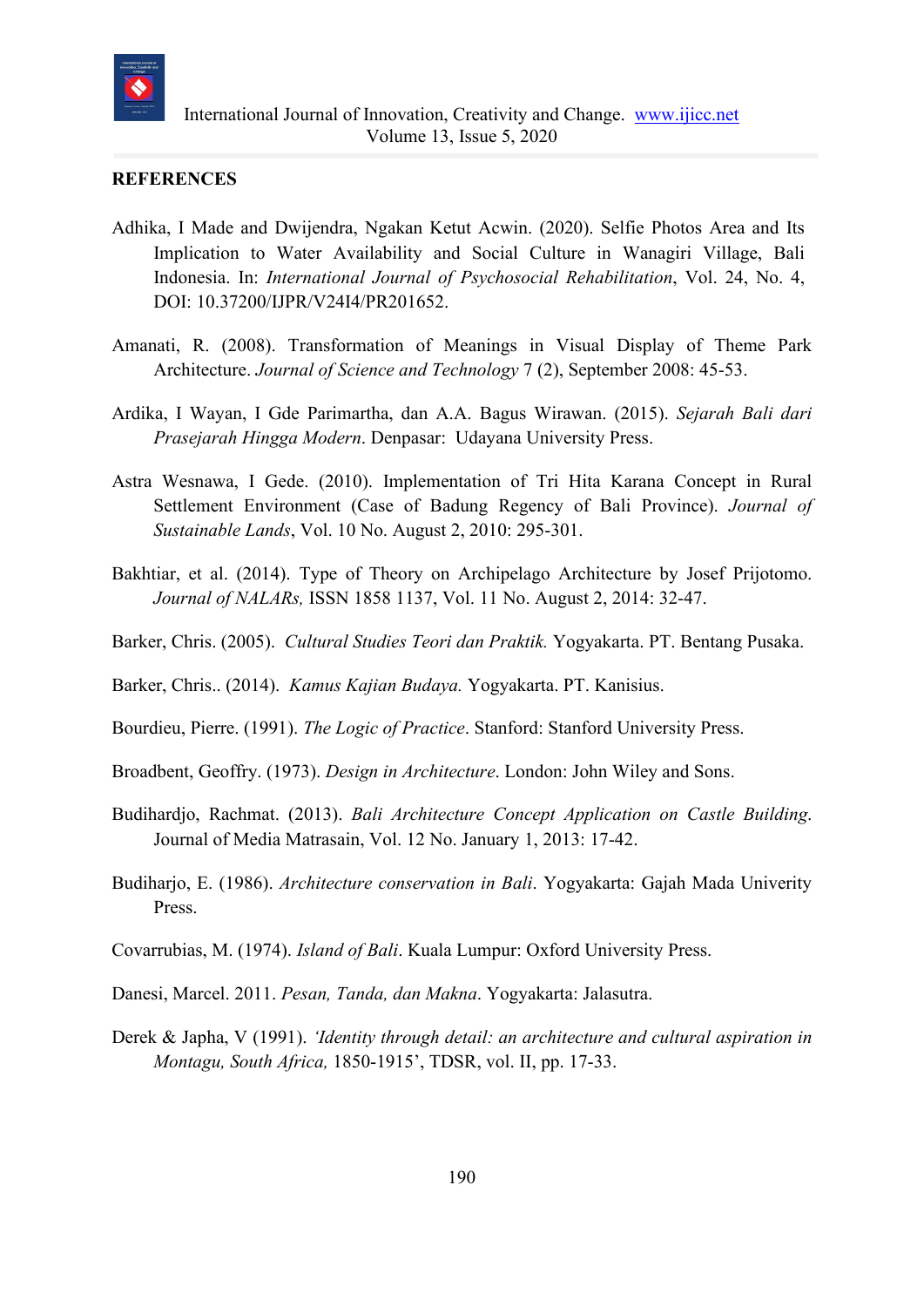

- Dwijendra, Ngakan Ketut Acwin (2019) 'Transformation of Traditional Housing in Bungaya Village,Karangasem Bali, Indonesia', *International Journal of Current Advanced Research*,08(01),pp.16793-16798. DOI: http://dx.doi.org/10.24327/ijcar.2019.16798.3118
- Dwijendra, Ngakan Ketut Acwin and I Putu Gede Suyoga (2018). 'How A Power Relationship Affects the Practice of Traditional Architecture in Bali, Indonesia'*, International Journal of Current Advanced Research,* 07(6), pp. 13350-13354. DOI: http://dx.doi.org/10.24327/ijcar.2018.13354.2377
- Dwijendra, Ngakan Ketut Acwin and Sueca, Ngakan Putu. (2019). The Determinant Factor of Home Transformation in Bali, Indonesia, In: *The Journal of Social Sciences Research*, Vol. 5, No. 12, pp 1855-1860.
- Dwijendra, Ngakan Ketut Acwin. (2019), Morphology of House Pattern in Tenganan Dauh Tukad Village, Karangasem Bali, Indonesia. In: *Journal of Social and Political Sciences*, Vol.2, No.1, 173-181.
- Dwijendra, Ngakan Ketut Acwin. (2020). [Identity Struggle Perspective in Car-Shaped](https://www.psychosocial.com/article/PR201653/13871/)  [Shrine in Paluang Temple, Nusa Penida Bali, Indonesia,](https://www.psychosocial.com/article/PR201653/13871/) In: *International Journal of Psychosocial Rehabilitation*, Vol. 24, No. 4, DOI: [10.37200/IJPR/V24I4/PR201653.](https://dx.doi.org/10.37200/IJPR/V24I4/PR201653)
- Dwijendra, NKA (2003). Bali Traditional Housing and Settlements. *Journal of Settlement Natah*, Vol. 1 No. February 1, 2003: 8 - 24.
- Dwijendra, NKA (2008) *Arsitektur Rumah Tradisional Bali, Berdasarkan Asta Kosal Kosali*, Denpasar: Udayana University Press.
- Dwijendra, NKA (2009) *Arsitektur Kebudayaan Bali Kuno*, Denpasar: Udayana University Press.
- Fashri, Fauzi. (2014). *Pierre Bourdieu: Menyingkap Kuasa Simbol*. Yogyakarta: Jalasutra.
- Foucault, Michel. 1971. "Nietzsche, Genealogy, History." Esai ini pertama kali muncul di *Hommage a Jean Hyppolite*. Paris: Presses Universitaires de France.
- Gelebet, I Nyoman. et al. (1986). *Traditional Balinese Architecture.* Denpasar: Ministry of Education and Culture Project Inventory and Documentation of Regional Culture.
- Geriya, IW. (2007). *'The concept and strategy of revitalizing local wisdom in the environment of Bali',* in AAGR Dalem, IW Wardi, IW Suarna & IWS Adnyana (eds), Local wisdom in environmental management, Udayana University Publishers, Denpasar, pp. 52-60.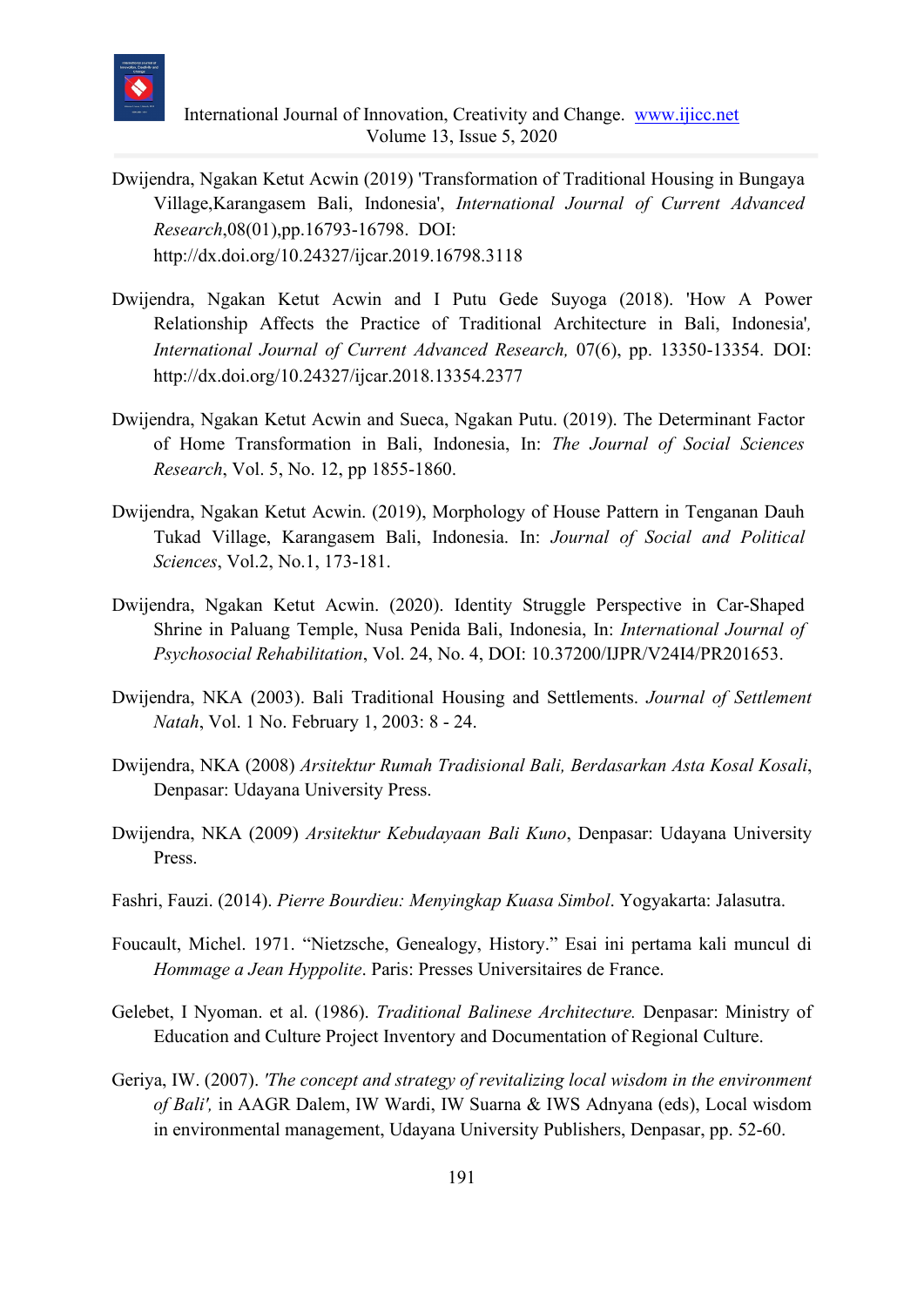

- Goris, R. (1948). *Sejarah Bali Kuno* (Singaraja: tanpa penerbit, Oktober-November 1948), p.16.
- Haryatmoko, (2010). *Membongkar Rezim Kepastian*, *Pemikiran Kritis Post-Strukturalis*. Yogyakarta: PT. Kanisius.
- Haryatmoko. (2017). *Critical Discourse Analysis (Analisis Wacana Kritis) Landasan Teori, Metodologi dan Penerapan.* Jakarta: Rajawali Press.
- Hooykaas, C. (1980). *Drawings Of Balinese Sorcery. Institute Of Religious Iconography State University Groningen*. Leiden EJ Brill: Tuta Sb Aegide Pallas. EJB.
- Jenkins, Richard. (2004). *Membaca Pikiran Pierre Bourdieu*. Yogyakarta, Kreasi Wacana.
- Kagami, H (1988). *Balinese traditional architecture in process*, Inuyama: the Little World Museum of Man.
- Krier, R. (2001). *Architectural Composition. Translation* Edition. Jakarta: Erland Indonesia.
- Kusbiantoro, Krismanto, et al. (2011). *"The Role of Natah as a Balinese Spatial Order of Occupation, Case Study: Batuan Village Gianyar, Bali* '. Research Report. Bandung: Maranatha Christian University.
- Lubis, Akhyar Yusuf. (2014a). *Postmodernisme: Teori dan Metode*. Jakarta: Rajawali Pers.
- Lubis, Akhyar Yusuf. (2004b). *Setelah Kebenaran dan Kepastian Dihancurkan Masih Adakah Tempat Berpijak Bagi Ilmuwan.* Bogor: Akademia.
- Lubis, Akhyar Yusuf. (2014c). *Teori dan Metodologi Ilmu Pengetahuan Sosial Budaya Kontemporer*. Jakarta: Rajawali Pers.
- McCullagh, C Behan. (2004). *The Logic Of History: Putting Postmodernismin Perspective.* London: Routledge*.*
- Ngakan Made Anom Wiryasa & Ngakan Ketut Acwin Dwijendra (2017). Institutional Structure Models in Implementation of Spatial Planning. *Journal of Sustainable Development; Vol. 10, No. 4; 2017 ISSN 1913-9063 E-ISSN 1913-9071.* Published by Canadian Center of Science and Education.
- Ni Made Emmi Nutrisia Dewi, Ngakan Ketut Acwin Dwijendra (2018). 'Transformation of Bale Daja Architecture in Housing of Sading Village, Badung, Bali, Indonesia', *International Journal of Current Advanced Research,* 07(6), pp. 13221-13225. DOI: http://dx.doi.org/10.24327/ijcar.2018.13225.2347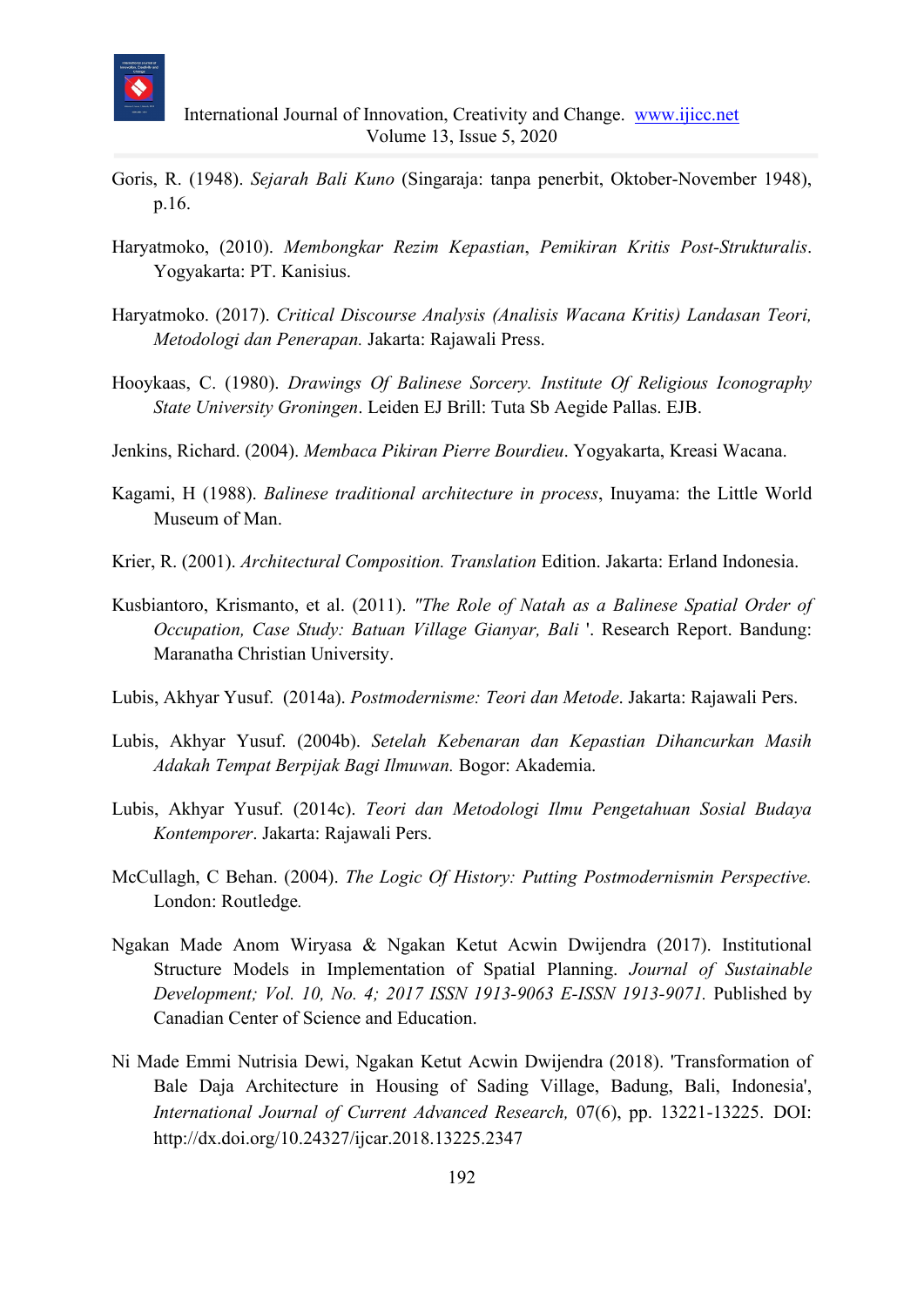

- Nordholt, HS (1986). *Bali: colonial conceptions and political change 1700-1940 from shifting hierarchies to 'fixed' order*, Rotterdam: Erasmus.
- Nurjani, Ni Putu Suda, Paturusi, Syamsul Alam, Dwijendra, Ngakan Ketut Acwin, and Putra, I Dewa Gede Agung Diasana. (2019), Morphology of Backpacker Dormitory Inside Traditional Balinese House, Canggu Village, Bali, Indonesia. In: *Journal of Social and Political Sciences*, Vol.2, No.3, 514-521.
- Pakilaran A.U. (2006). *"Transformation of Shape and Spatial in Store House in Chinatown Area of Makassar (1970-2005)".* Thesis. Bandung: ITB.
- Patton, Michael Quinn. (1980). *Qualitative Evaluation Method.* Sage Publications
- Picard, M. (1996). Bali*: cultural tourism and touristic culture.* Singapore: Archipelago Press.
- Piliang, Yasraf Amir. (2004). *Dunia Yang Dilipat: Tamasya Melampaui Batas-Batas Kebudayaan.*Yogyakarta: Jalasutra.
- Poerwadarminta, WJS (1989). *Kamus Besar Bahasa Indonesia.* Jakarta: Balai Pustaka.
- Prijotomo, Josef. (1992). *Ideas and Forms of Javanese Architecture*. Yogyakarta: Gadjah Mada University Press.
- Proshansky, HM et al. (1983). 'Place identity: physical world socialization of the self'*, Journal of Environmental Psychology*, vol. 3, pp. 57-83.
- Putra, IDGADP. (2015). '*The impact of tourism on the transformation of the tradisional Balinese house,* unpublished PHD thesis, Melbourne: Deakin University Australia.
- Rabinow, Paul. 2002. *Pengetahuan dan Metode Karya-Karya Penting Michel Foucault* (Trj. Arief) Yogyakarta: Adipura.
- Ritzer, George. (2014). *Teori Sosiologi Moderen.* (Terj. Tribowo B.S). Jakarta: Kencana.
- Runa, I Wayan. (2008). *"Sejarah Arsitektur Tradisional Bali*" dalam Pustaka Arsitektur Bali. Denpasar: Ikatan Arsitek Indonesia Daerah Bali.
- Rusbiantoro, Dadang. (2001). *Bahasa Dekonstruksi ala Foucault dan Derrida.* Yogyakarta: PT Tiara Wacana Yogya.
- Shils, E (1971). 'Tradition', *Comparative Studies in Society and History*, vol. 13, no. 2, Special Issue on Tradition and Modernity, pp. 122-159.